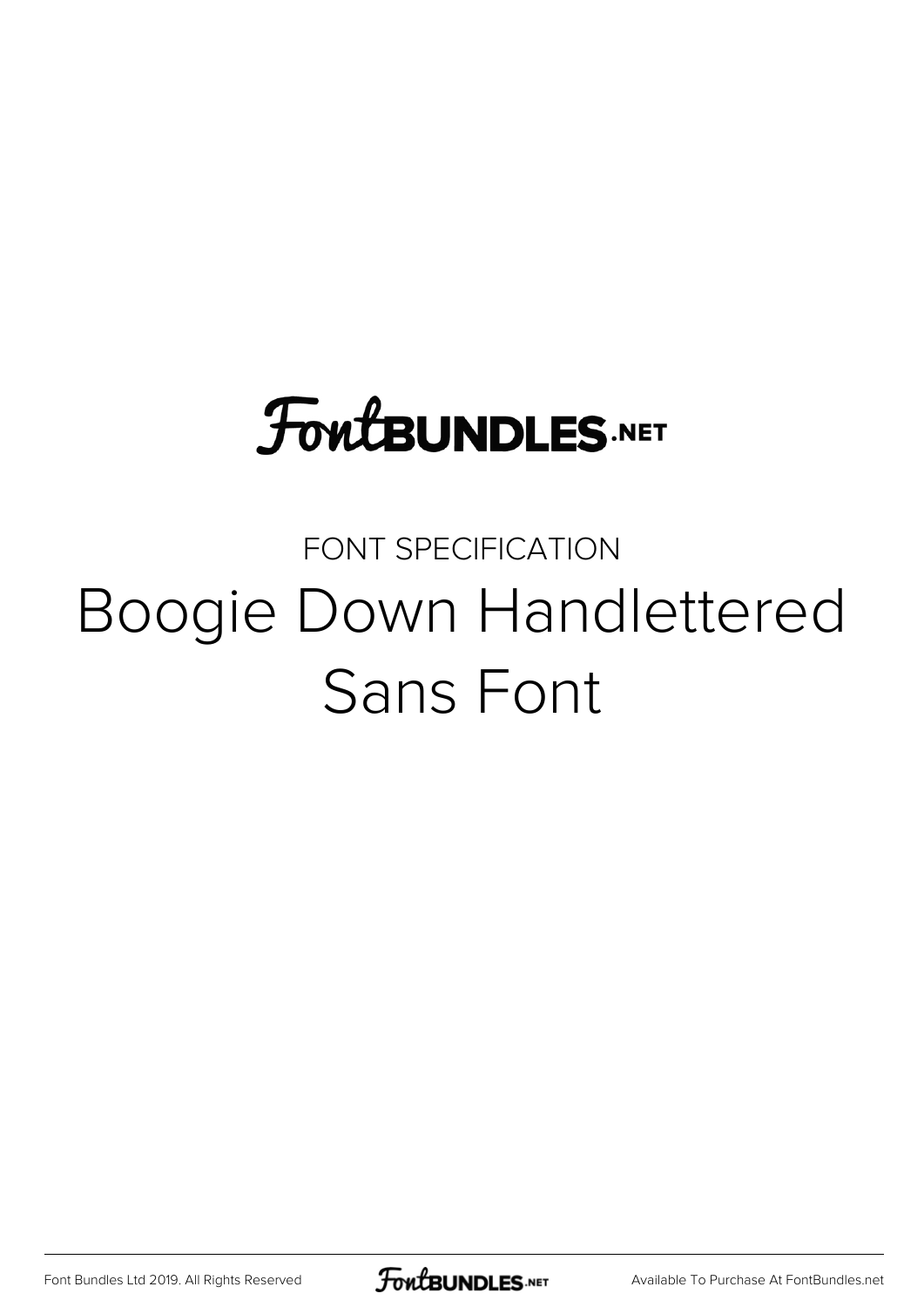#### Boogie Down - Regular

**Uppercase Characters** 

### ABCDEEGUIJKLMNODQRSTUVWXYZ

Lowercase Characters

#### ABCDEFGHIJKLMNOPORSTUVWXYZ

**Numbers** 

#### 0123456789

**Punctuation and Symbols** 

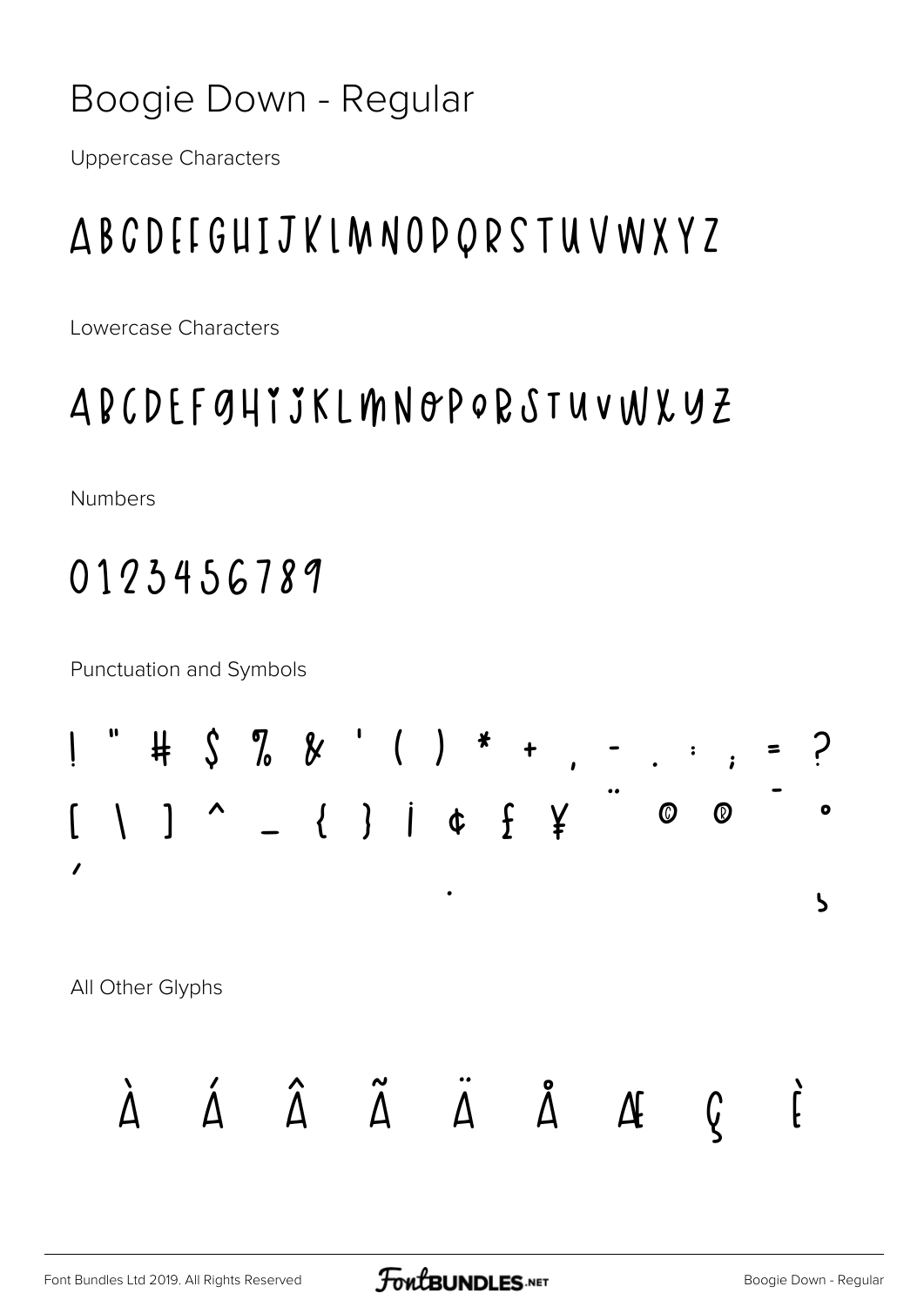| $\begin{matrix} \hat{f} & \hat{f} & \hat{f} & \hat{I} & \hat{I} & \hat{I} & \hat{I} & \hat{N} \end{matrix}$                            |  |  |  |  |
|----------------------------------------------------------------------------------------------------------------------------------------|--|--|--|--|
| $\begin{array}{ccccccccccccc}\n\dot{0} & \dot{0} & \dot{0} & \ddot{0} & \ddot{0} & \dot{0} & \dot{0} & \dot{0} & \dot{0}\n\end{array}$ |  |  |  |  |
| ÜÝ P B À Á Â Ã Ä                                                                                                                       |  |  |  |  |
| Å Æ Ç È É Ë Ë I '                                                                                                                      |  |  |  |  |
|                                                                                                                                        |  |  |  |  |
| or ù ú û ü ý p ÿ Œ                                                                                                                     |  |  |  |  |
| E Ŵ Ŵ Ŷ Ŷ Ÿ ^ v v                                                                                                                      |  |  |  |  |